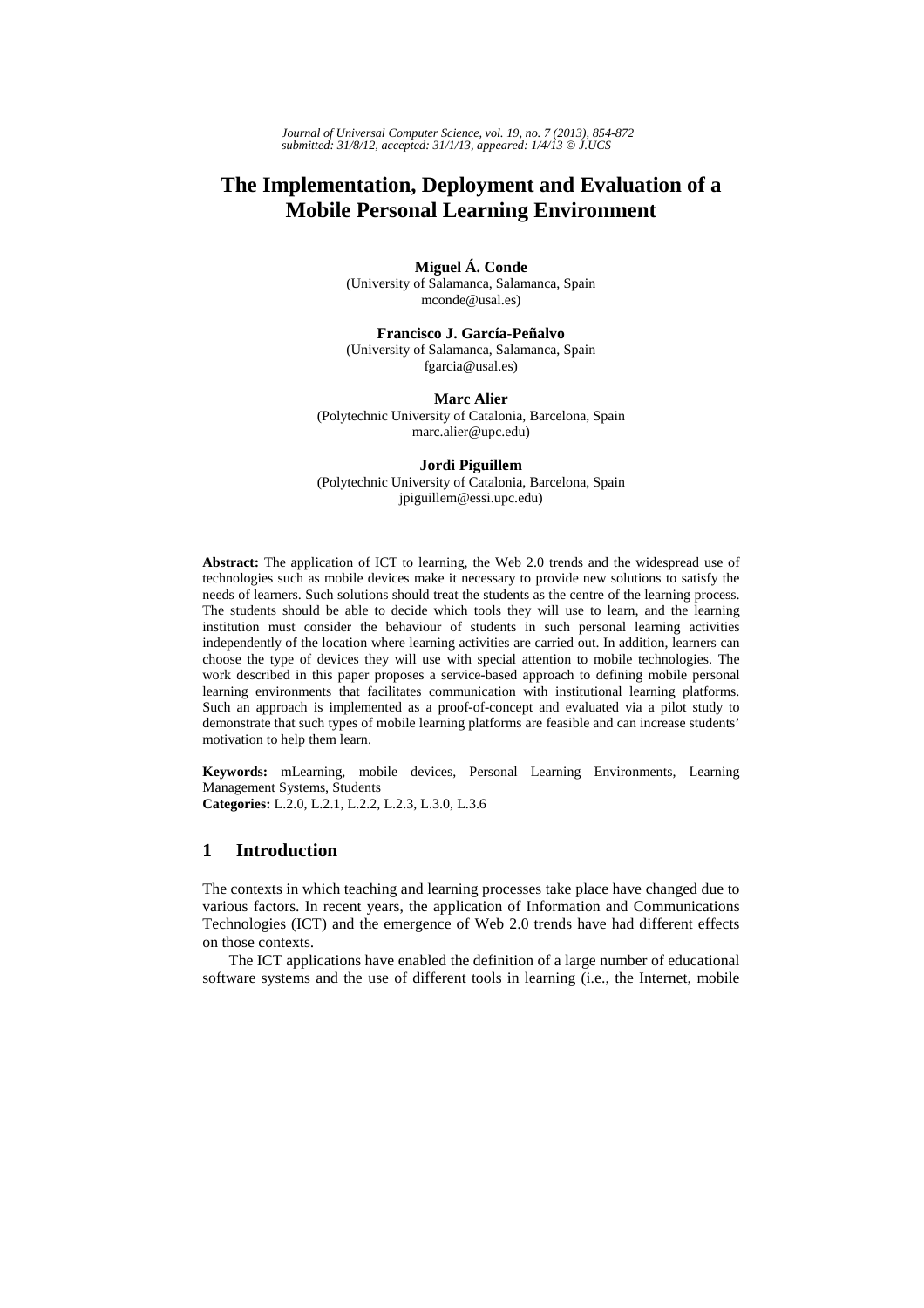devices, TVs, games and other options), and this has led to the introduction of different learning modalities, i.e., eLearning, mLearning, gLearning, etc.

However, although the application of ICT to learning and teaching processes provides new ways to carry out learning activities, it has not produced the predicted level of success for the following reasons: 1) institutional resistance to change with respect to the introduction of certain technologies in formal environments [Mott and Wiley, 09, Piscitelli, et al., 10]; 2) insistence on the application of technology in areas where it was not required or applicable as a solution [Chadwick, 01]; 3) requirements for digital literacy amongst teachers and students, many of whom are digital immigrants, and the younger generations who are digital natives [Bennett and Maton, 10, Bennett, et al., 08, Prensky, 01]; 4) a lack of connection between the formal (structured and certified learning related to educational institutions), non-formal (structured learning traditionally associated with workplace training) and informal learning (non-structured learning obtained in daily life) environments [COM, 01], which makes it difficult to improve learning processes in addition to the centralisation of the activity in only one context [Downes, 10, Piscitelli, et al., 10]; and 5) the definition of technological applications and tools without taking the final user into account, which means that subsequent adoption and use can be difficult [Downes, 05, Mott and Wiley, 09].

Most of these problems are reflected in the most representative eLearning solutions, i.e., Learning Management Systems (LMS), which are widely accepted and applied in various academic and workplace contexts [Prendes, 09, Wexler, et al., 08]. The use of an LMS provides students and teachers with a set of tools for improving and managing the learning processes. However, despite this high level of adoption, their use has not resulted in the predicted educational improvements, which might have been expected. Three principal reasons have been suggested for this outcome: 1) the tools provided were not applied properly and were often used as mere spaces in which to publish courses [Cuban, 01, Milligan, 06, Sakai-Pilot, 09]; 2) the LMS restricts opportunities for collaboration in student learning and for promotion of social constructivism that is not limited to a period of time (i.e., the academic year)[Brown and Adler, 08, Wesch, 09]; and 3) the tools focused on the course and the institution rather than on the students and their needs [Downes, 06].

To address these problems, learning institutions must shift their strategies and provide environments that are more closely adapted to the student and open to including a new set of Web 2.0 tools that are under the students' control. The rationale for the shift of this 'locus of control' is that personalisation can improve learning by empowering the students to manage their own learning at their own pace [Attwell, 07] using their own technology within the context of the activities of their daily lives, which they also manage using these same technologies. This goal can be accomplished via the Personal Learning Environment (PLE), which seeks to unburden the learner of the need to adopt new systems when they engage in formal learning. The PLEs facilitate the user learning process by allowing students to use the tools they choose and not binding them to an specific institutional context or learning period [Adell and Castañeda, 10].

The PLEs are not a replacement for LMSs because: 1) both environments support different types of learning (LMSs support formal learning while the PLEs are oriented to informal contexts) [Adell and Castañeda, 10]; and 2) LMSs have a high acceptance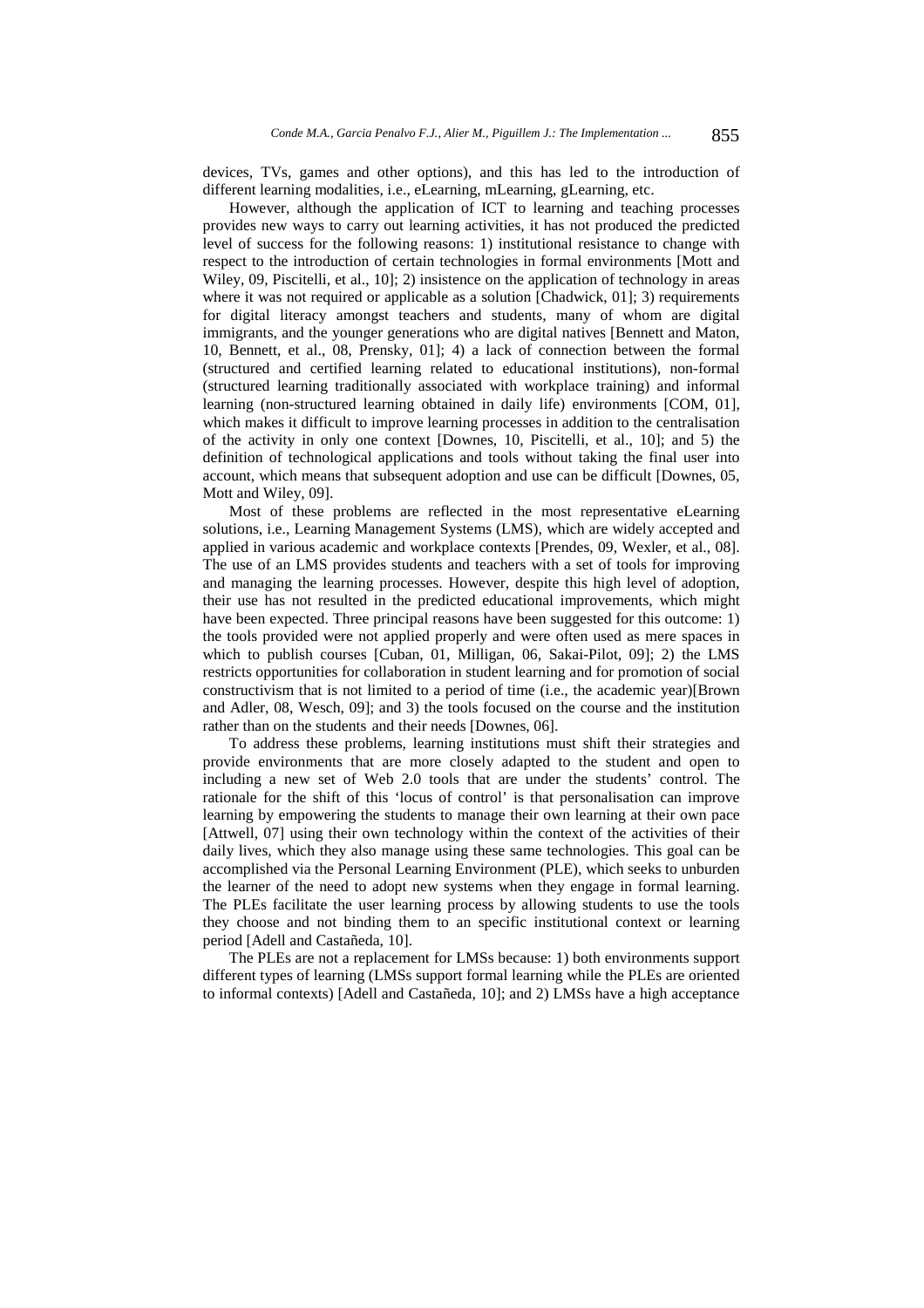rate (especially in institutional environments), have been used over several years and have been strongly tested, teachers and students are used to them, and institutions have made a significant investment in their implementation, improvement and adaptation [Sclater, 08]. For these reasons, both environments should coexist. Given this context, it is necessary that environments that support formal learning (LMS) and those related to informal learning (PLE) contain a certain degree of integration and interoperability, and the higher the better. In this manner, the formal environments can export functionalities to the informal environments, and activities that are carried out in informal environments can be taken into account in the institutional learning platforms.

However, ICT application does not only imply the development of new software systems. New technologies have had an important impact on society and should be taken into account in learning contexts. One of the most popular technological trends is the use of mobile devices. In fact, there is currently an 86.7% penetration of this technology, including greater than 5981 million mobile devices connections, which means that the majority of the first world's population uses one or more mobile devices [ITU, 11]. This technology also has had influence on learning via an application known as mLearning.

Taking into account such high device use and the necessity of considering personal environments, the next step is to represent the PLE in a mobile device. The PLE should be open to other contexts but also must consider the connection with the LMS, which means that a need exist for mobile Personal Learning Environments that reflect the learners' activities within the institutional environments. Therefore, the aim of this work is to demonstrate an approach for how to represent and apply this type of PLE in a mobile device. In other words, we intend to show that it is possible to represent the PLE in different devices, and at the same time, demonstrate how the mobile PLE version is connected to the LMS. To fulfil these objectives, we describe a service-based approach and different methods of representing information.

This paper is structured as follows. The second section describes the research context and explores different possibilities for representing a PLE in mobile devices and options for connection with the LMS. The third section presents the architectural approach. The fourth section includes an implementation of the approach and an illustration of its application via a proof-of-concept. The fifth section reports on a pilot study carried out to validate the developed implementation. Finally, selected conclusions are provided in the last section.

### **2 Research context**

As previously mentioned, the aim of the current paper is to define a method for implementation and deployment of a mobile Personal Learning Environment that can interact with the LMS. This goal implies two main issues that define the research context: the representation of personal learning environments in other contexts (such as mobile devices) and the interoperability between the LMS and the PLE.

With respect to the first issue, the current technological landscape makes it necessary to not only consider web environments but also new modalities, such as mobile devices or interactive TVs. In other words, the LMS and/or PLE should be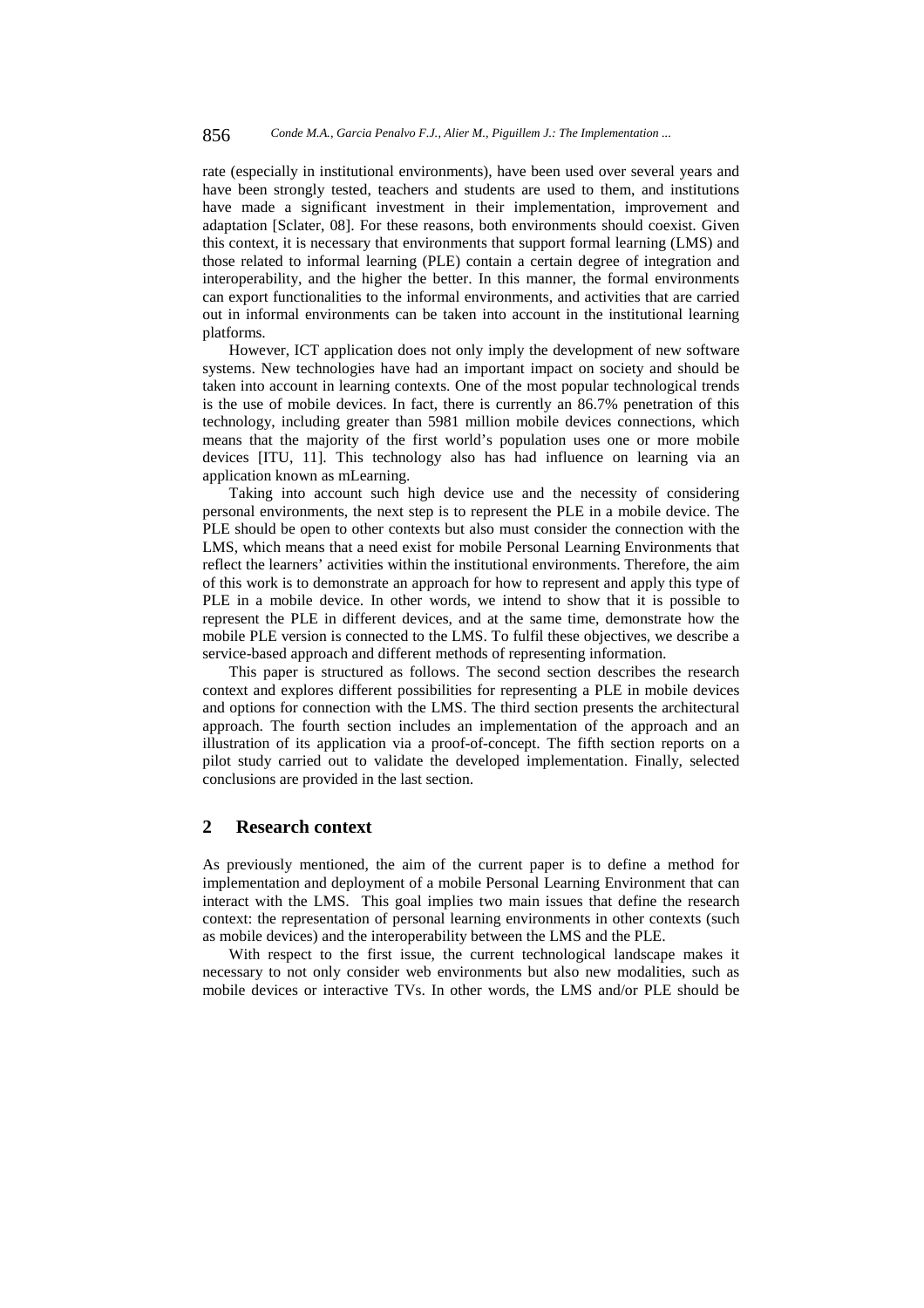assessed from a traditional perspective but must be open to other contexts as well. Several possibilities exist for achieving the desired portability.

Certain trends imply that adaptation is unnecessary in terms of information or functionality because the new devices themselves will provide all of the tools and frameworks that allow learners to personalise their experience [Attwell, et al., 09, Jenkins, et al., 06, Pettit and Kukulska-Hulme, 07]. For example, mobile devices or tablets could be understood as types of PLEs. This idea is correct, but the integration of the tools that students must learn to use is not clear because the students are not all located in the same space and tools that are valid in one context do not always work in others, which could mislead the learner as to the ultimate goal (which is to learn).

Other initiatives have defined tools for learning using the specific capabilities provided by the devices (GPS, camera, accelerometer, etc.). Good example include the CONTSENS Project [Cook, in press] used in several learning experiences in London, which is a Mobile Personal Environment (MPE) that helps students to communicate between each other and with experts using the mobiles [Thüs, et al., 11], and experiences in languages learning using the mobile and taking into account the context of the user [Perifanou, 10]. The problem with these solutions is that they greatly depend on the hardware and software of the specific devices (although software dependences may be solved in the near future due to the popularity of such operating systems as Android and iOS and other technologies such as HTML5 or widget-based solutions).

In contrast, many projects use mobile devices as PLEs by including learning functionalities and institutional tools. Two representative examples are the MOLLY project [Molly, 10], a free and open initiative integrated with the Sakai LMS that allows students to contact experts, access academic podcasts and libraries and obtain information related to an institution, and CampusM, a mobile application that provides different tools for each student adapted to his or her needs (internal messages, blogs, portfolio, maps, calendars, alerts, etc.) and allows integration with such LMSs as Moodle or Blackboard [Jennings, 11]. The main drawback of these solutions is that they are too specifically defined for given institution and technology, although this problem could be solved through the use of specifications and standards.

Another possibility is to use mobile communication features such RSS clients or SMS. Two examples of this use of mobile device features are the OnlineConnect Project, which sends customised information to each student's mobile phone [Frost, 09], and REACh (Researching Emerging Administration Channels), which sends alerts from the LMS to mobile devices using these technologies [Stubbs, 09]. The problem with these solutions is that they are quite limited by the use of the given communication technologies.

Other interesting initiatives exist to define PLEs, such as Elgg, which has released mobile versions to offer an easy way to build PLEs and access them through mobile devices [Razavi and Iverson, 06]. With this system, it is possible to access virtual communities defined by Elgg from a mobile device, but this tool is not always sufficient for defining a PLE because it should be enriched with other learning tools and offer communication with the LMS.

Moreover, it is also possible to employ widget-based solutions to define a PLE in other contexts. Several of these initiatives exist, including Aplix Web Runtime [Aplix-Corporation, 09], the Widget runtime: WAC-1.0 Compliant Golden for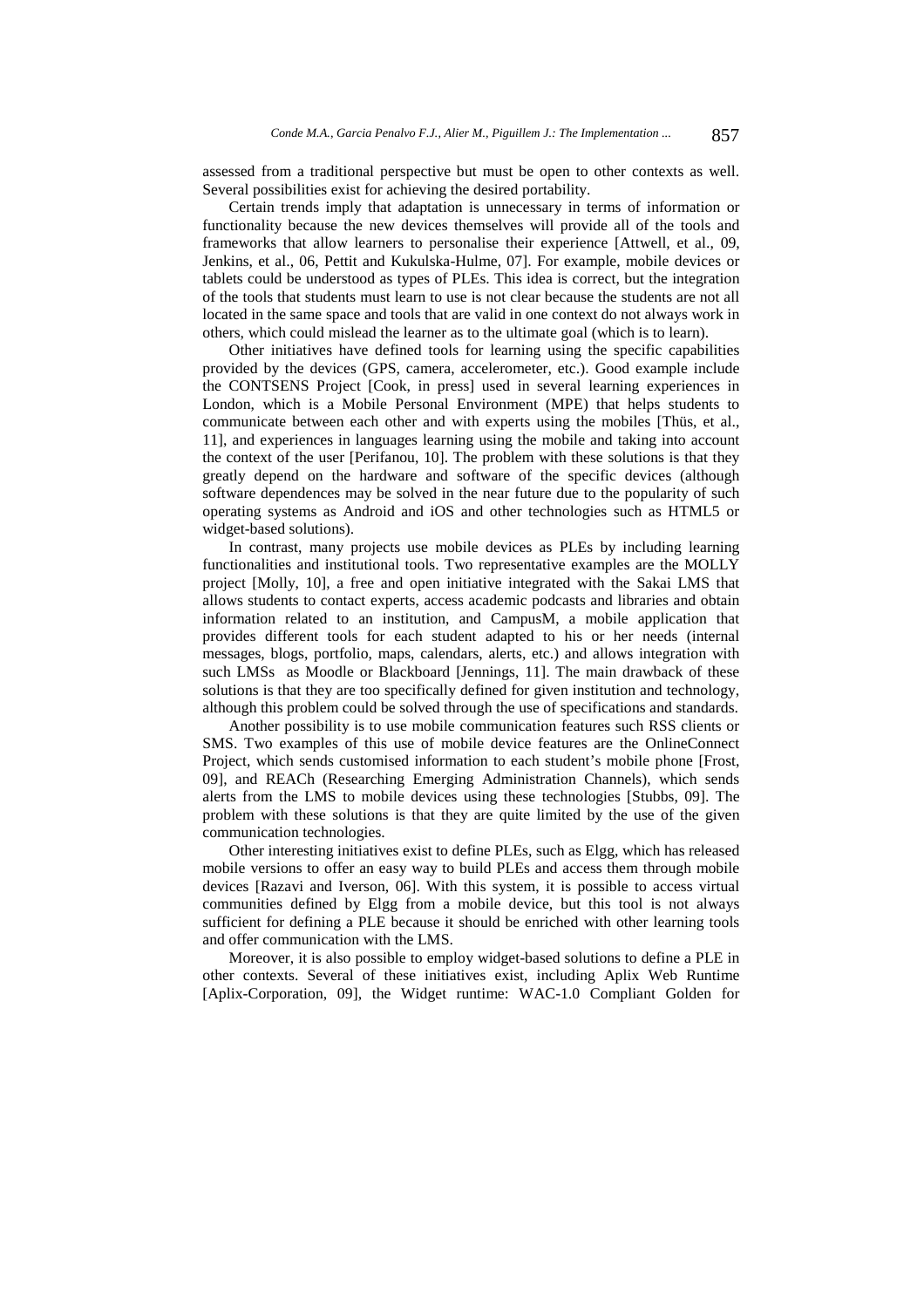Android [DEV.OPERA, 11] and the consortiums of different companies intended to define common interfaces for mobile applications [Sachse, 10]. Projects such as Webinos [Webinos, 10] are also related to widgets and should be considered. Webinos defines an open platform for sharing applications among different contexts, which means that an application can be used in a TV, mobile device, car navigation system, etc. Specifically, this technology defines interfaces to allow information exchange and component integration (components that are an extended version of the W3C widgets) [WEBINOS-Partnership, 11]. The problem with these solutions is that not all of them use standards to define the widgets, and thus they are not a valid solution for platforms different than the one in which they are defined.

Last but not least, it is possible to access the tools native to the LMS from a mobile device so that these tools can be combined with the device's own tools, and this is a common solution implemented by most LMSs [Alier and Casany, 08, Casany, et al., 09b, Conde, et al., 08, Meisenberger and Nischelwitzer, 04, Pratt, et al., 06, Sakai, 11, Yingling, 06]. However, these initiatives are closely linked to the institution, and it is not easy to integrate additional functionalities into the mobile PLE or to combine them with other tools.

All of these solutions show that it is possible to open the PLE to other contexts. However, the heterogeneity of communication interfaces, software and hardware together with the lack of control over the activities create obstacles to the definition of real and independent PLEs.

The other important issue to explore in this research context is the interoperability between the LMS and the PLE. Wilson and others have proposed three possible ways to integrate PLEs and LMSs [Wilson, et al., 08]:

- 1. The PLEs and LMSs could exist in parallel (as formal and informal environments, respectively) without any interaction or integration of the activities that occur in those contexts.
- 2. The LMSs could be opened through the inclusion of web services and interoperability initiatives. This integration trend includes *iGoogle*-based initiatives [Casquero, et al., 08], social networks connected with LMSs [Torres, et al., 08], LMSs that offers support for implementation of interoperability specifications [IMS-GLC, 11], PLEs with specific communication protocols [van Harmelen, 06] or integration based on service-oriented architectures (SOA)) [Peret, et al., 10]. Two main difficulties exist for these initiatives: institutional barriers to the opening of formal environments and the fact that those initiatives are focused on information exportation and not on interaction exchange. In other words, communication is oriented in one direction, from the LMS towards the external tools, and the information is exchanged with respect to what occurs on the platform but provides no information or interaction back to the LMS.
- 3. Integration of external tools into the LMS. In these initiatives, the user might not decide which tools s/he will use and will be limited to institutional decisions. Certain initiatives that can be included in this group are LMSs defined for the integration of external tools [Booth and Clark, 09], *Google Wave* Gadgets integrated into *Moodle* [Wilson, et al., 09], PLE introduction of tools based on log analysis [Verpoorten, et al., 09], initiatives based on tool integration driven by learning design activities [de-la-Fuente-Valentín,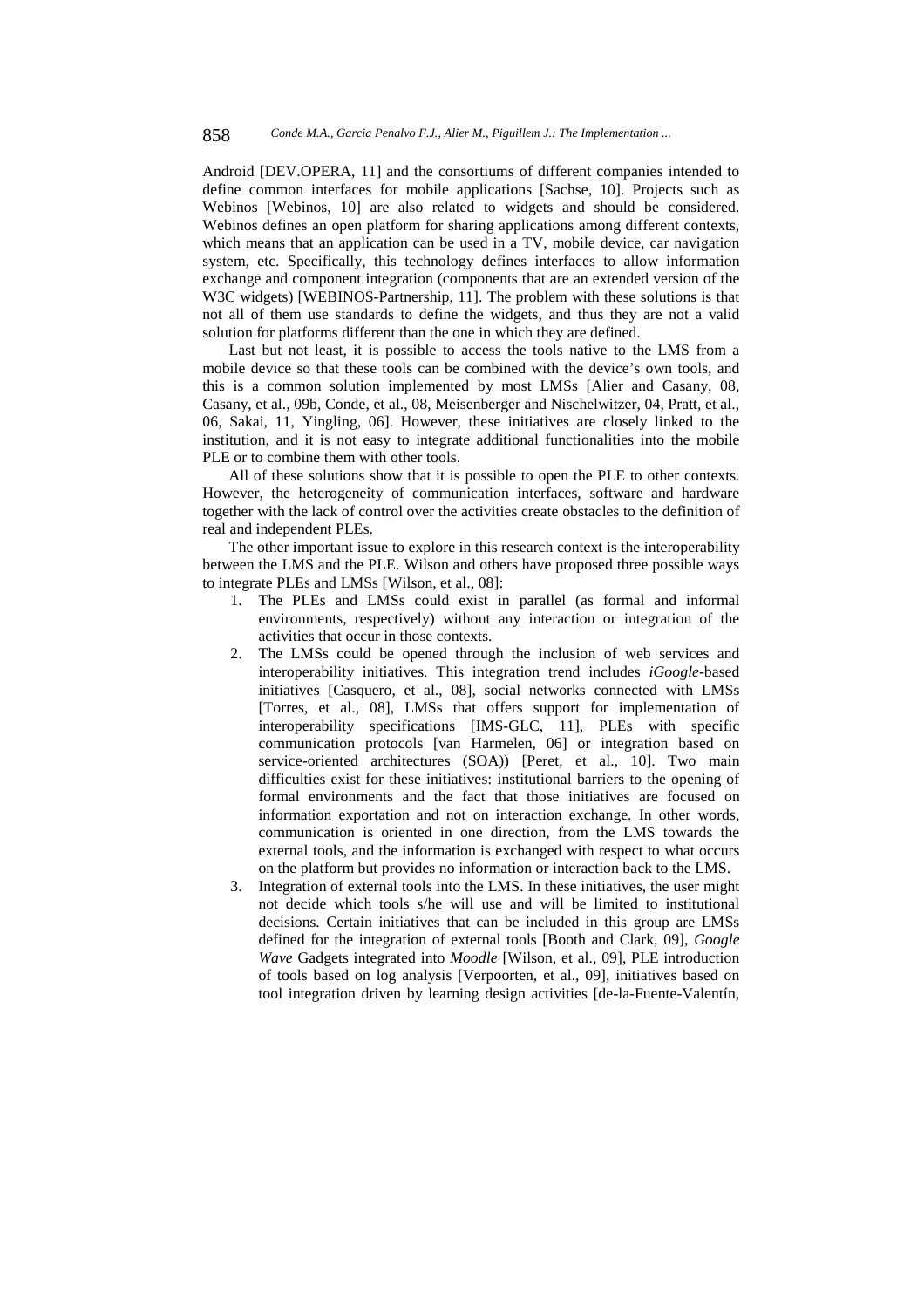et al., 08] and integration architectures [Alario-Hoyos and Wilson, 10], among others. These initiatives pose several problems, including integration difficulties between tools, context integration difficulties, and inflexibility for customisation by the student. The tools that best overcome these problems are those that define a learning platform from the ground up or from a previous institutional development. This approach will greatly limit the scope of use of the solution, which will be applied to a rather specific context and will require the student to first learn how to use the new systems.

Taking all of these possibilities into account, together with their problems and proposed plans for remediation, a possible solution could be based on the combination of the second and third scenarios. In the current article, this goal is accomplished through the use of a service-based framework and a set of interoperability scenarios. This approach allows integration of tools from the LMS into the PLE, and any user interaction carried out in the personal environment is recorded in the institutional environment as well. In addition, it is possible to represent the functionalities in mobile devices.

### **3 Architectural approach used to define a Mobile PLE**

The previous sections described the need for a Mobile PLE that is able to interact with the LMS. To achieve this objective, the best possibility is the use of service-oriented approaches and interoperability specifications. In a previous work, the authors of this paper defined a service-based approach designed to support such representation and interoperability [García-Peñalvo, et al., 11]. This approach consists of three main elements: the institutional context, the personalised context and the communication channels. In addition, certain other elements may be included, i.e., mediator elements (to facilitate the communication between specific instances of the LMS and the online tools included in the PLE) and/or the representation of these elements in other contexts (such as mobile devices).

The institutional contexts could include one or several LMSs in which the student performs his or her academic activities. This element represents the various institutional learning environments used by the student and focuses mostly on the course and not the user. The institutional context should be open to include new functionalities that allow it to evolve and, at the same time, export information and offer interaction such that the activity may be performed in other contexts (not only the formal context) and combined with other tools.

However, a personalised environment focuses on the learner, which facilitates informal learning and allows the student to add the types of tools that s/he uses to learn, including institutional tools. To this end, each tool should be able to operate independently but in a context that acts as a container. Therefore, it is appropriate to use a standard representation of those tools so they can be portable to other different application containers and can adapt depending on the context in which they are involved, i.e., in a web environment, a mobile device, or an interactive TV.

The other important element in the framework is related to the communication channels. The communication channels should provide standard and independent methods for exchanging information and interaction in a bi-directional manner (from the LMS to the PLE and from the PLE to the LMS) To achieve this goal, web services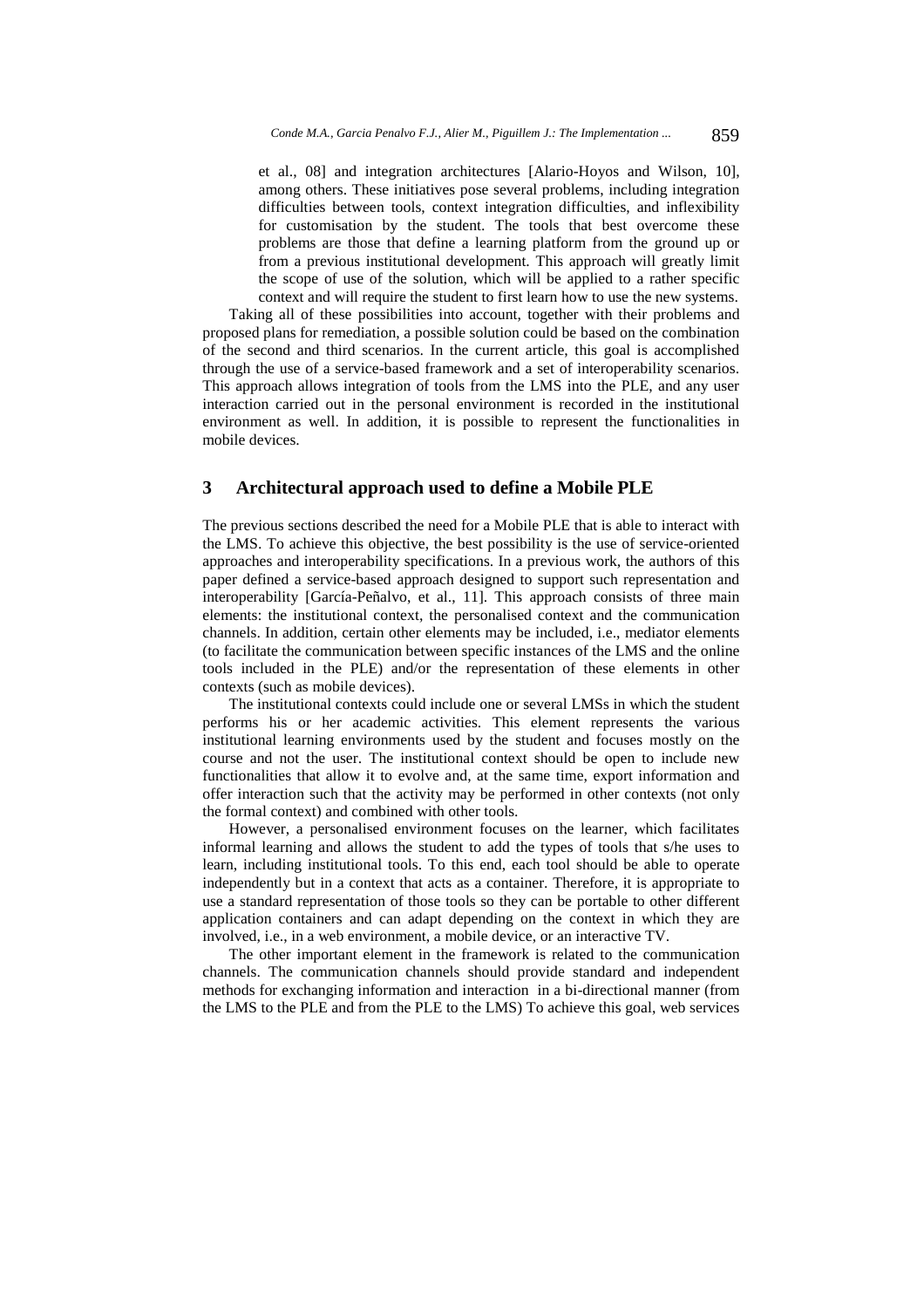will be used to facilitate the integration of systems developed in different programming languages to guarantee a separate evolution of these systems (the LMS and the PLE) [W3C, 04]. Additionally, these channels must take into account the use of interoperability specifications, thus facilitating the portability of the solution to different platforms and the integration into the LMS of activities taking place in other contexts.

It is also possible that the framework includes mediator elements that perform activities related to the adaptation of the transferred functionality and information.

Moreover, and especially relevant for this paper, both web contexts and mobile devices should be considered and taken into account in the system.

All of these elements are included in the deployment diagram shown in [Fig. 1]. This diagram illustrates the distribution of the described elements into different nodes and the components that are included in each one.



*Figure 1: Architecture deployment diagram, including two institutional nodes with different LMS, a proxy tool in a mediator node, the personal environment, an external learning tool and a mobile device.* 

To describe the most common interactions between the LMS and the PLE, certain interoperability scenarios were defined in previous works [Conde, et al., 11]. Although all of the defined interoperability scenarios can be exploited in mobile contexts, this case addresses one scenario and a subset of the components, which means that according to the previous diagram, only the institutional node with the LMS 1 and a web service interface used by a mobile device are considered.

This scenario addresses the export of functionalities from a LMS to other environments controlled by the user. To export that functionality, the LMS should include a web service layer, which is used by an external application to access the institutional functionality. As a result, the student can use the functionality from the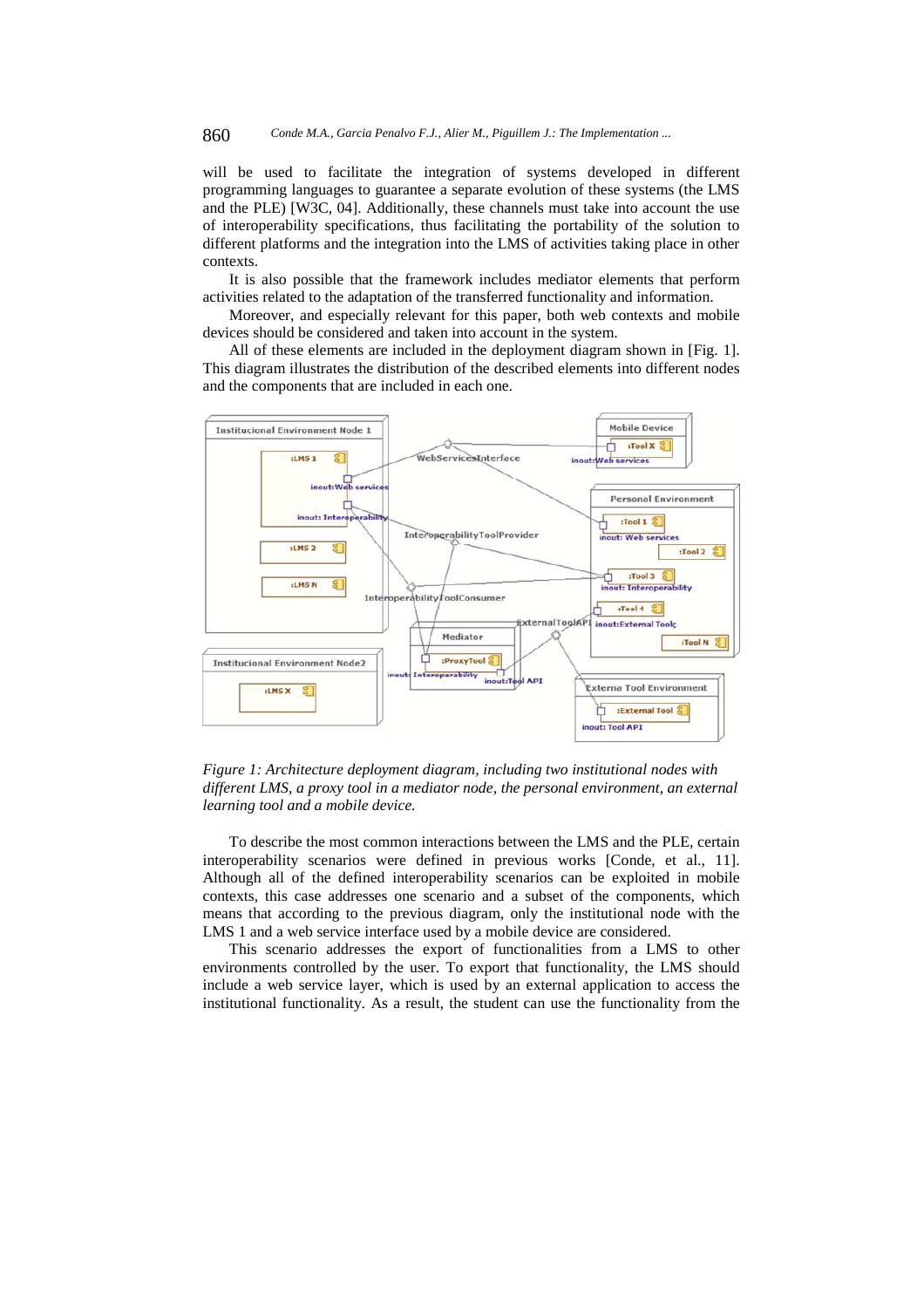LMS in the PLE without entering the LMS, and the PLE can be represented in contexts such as mobile devices. The teacher can also follow the student's activity as if s/he were answering from the LMS so that the student activity can be assessed. Thus, teachers and students use their respective environments together with knowledge of events occurring in the other context. This scenario is open to inclusion of other tools and export of the functionality to other contexts other than the web or mobile devices. [Fig. 2] illustrates how the components involved in this scenario are connected. The tool, which is represented in the mobile device, uses an interface based on web services and is implemented by the LMS web service layer. This layer receives a request for an LMS service and access to the LMS core to return the results of the service; such information is later displayed in the mobile device. In this way, it is possible to carry out an activity using a Mobile PLE tool that provides information to the LMS of events occurring in the PLE.



*Figure 2: Connections among the components included in the approach, including the LMS, the WebServicesInterface used by the tool and the tool with a WebServiceConsumer.* 

The functionality in the mobile device could be represented in two possible ways, as a widget (a type of mini-application), which can be displayed in a widget container (such as Aplix Web Runtime or the Widget runtime: WAC-1.0-compliant Golden for Android described above), or as a LMS mobile version, which can include other tools such as Moodbile [Casany, et al., 12]. The widget option allows the user to combine functionalities exported from the LMS with other learning tools. The LMS mobile version includes several tools and also can include new options (although this possibility is conditioned by the solution selected from the existing options).

## **4 Implementation as a proof-of-concept**

To verify the suitability of the framework, a proof-of-concept exercise is carried out, which implies decision-making and thus imposes certain design restrictions over the elements previously mentioned. Those restrictions are: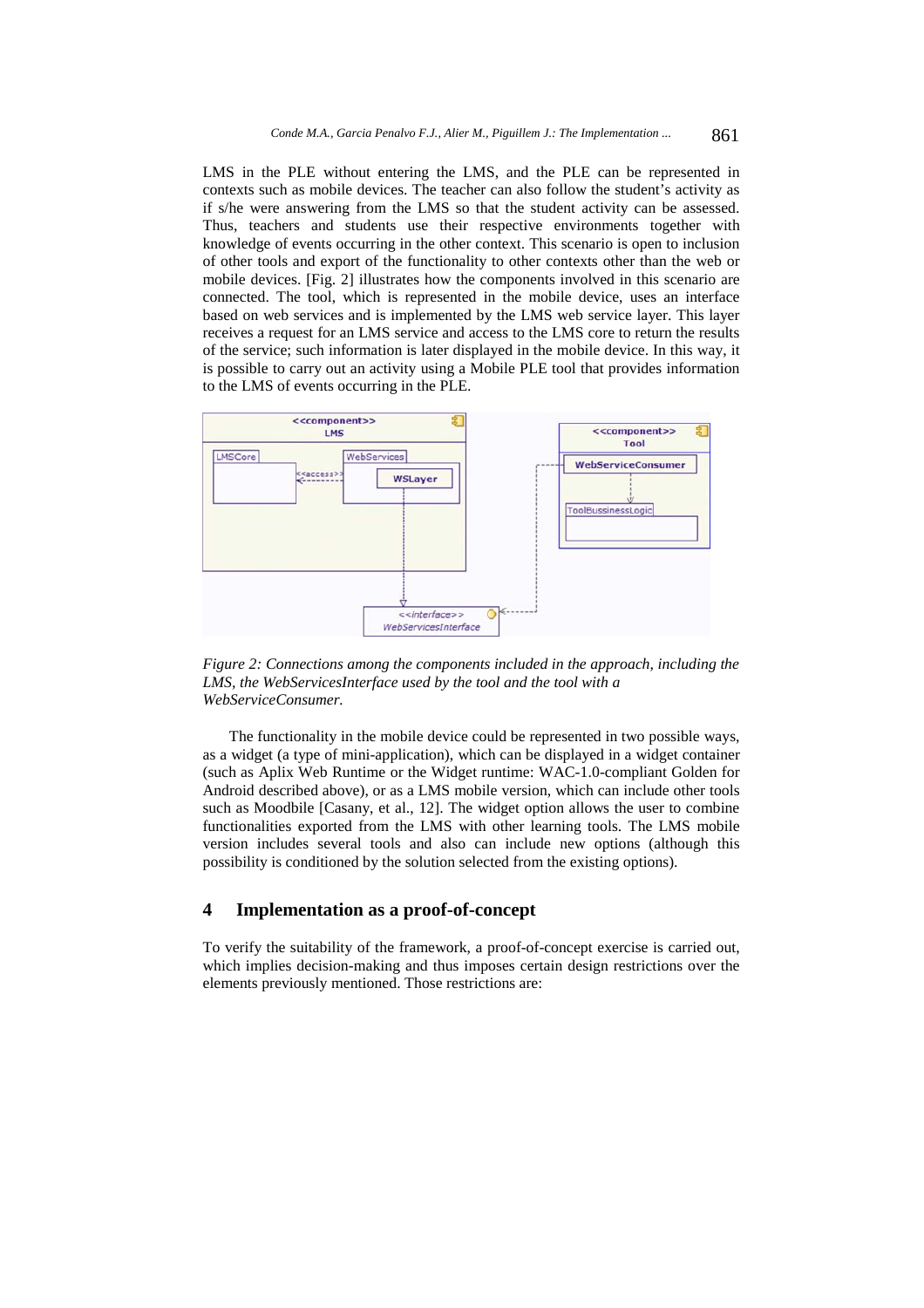- Institutional context: Although different LMSs could be used, several *Moodle* 2.1. instances will be applied in the proof-of-concept. There are various reasons for using *Moodle* in this context. Apart from the fact that Moodle is one of the most popular LMSs all over the world, it is also: 1) open source, 2) developed and supported by an international community with greater than 1000000 members [MoodleStats, 12], 3) a system with more than 68000 installed servers used by over 58 million students, 4) translated to more than 75 languages [Alier, et al., 10, Cole and Foster, 07], 5) proven successful in different institutions [Molist, 08], and 6) it includes a web service layer that is open to new technologies and facilitates integration with service-oriented architectures [Casany, et al., 09a].
- Communication channels: To implement these channels, web services are used to exchange information and provide interaction with the LMS and BLTI to integrate the student activity performed in other environments and guarantee the portability of the framework to other contexts. The web services are those provided by the LMS, which can be extended using the Moodle extension protocol when necessary. However, it is not possible to use only web services because this implies that the framework must be adapted to the service layer of each platform in use. This problem is solved by applying BLTI, which is implemented by most LMS [IMS-GLC, 11].
- Personalised environment: The personalised environment should allow the user to add all types of tools that s/he uses to learn, including institutional tools. As mentioned previously, a tool container is chosen, but in this case, what matters is not the container but the fact that the applications can be exported and used with other environments and containers. Therefore, during the proof-of-concept, standard methods are used to represent such tools. In other words, the use of W3C widgets can be represented in different web contexts [W3C, 09], i.e., on desktop widgets, on mobile devices and (with minor changes) in other contexts such as interactive TVs and car navigation systems. For the container, *Apache Wookie* will be used, which facilitates the integration of the widgets and other options, such as *Google Gadgets* or *Open Social* widgets.

Taking into account these restrictions, [Fig. 3] presents the framework implementation.

The interoperability scenario in this work requires: 1) Moodle as the LMS in the institutional environment; 2) a W3C Widget [W3C, 08] to represent the tool in the mobile device [Wilson, et al., 08] (because it is the specification to define the widgets proposed by the W3C and therefore facilitates representation of these widgets in other contexts); 3) Moodbile as the Mobile LMS software to verify the other possible tool representations in the device; and 4) a web services interface to facilitate the interaction with the LMS. This implementation has considered a specific Moodle tool known as the forum. This tool is implemented as a widget for one of the representation options, and Moodbile includes it for the other options. Forum representation is based on the results returned by the Moodle Web Service Layer to different requests.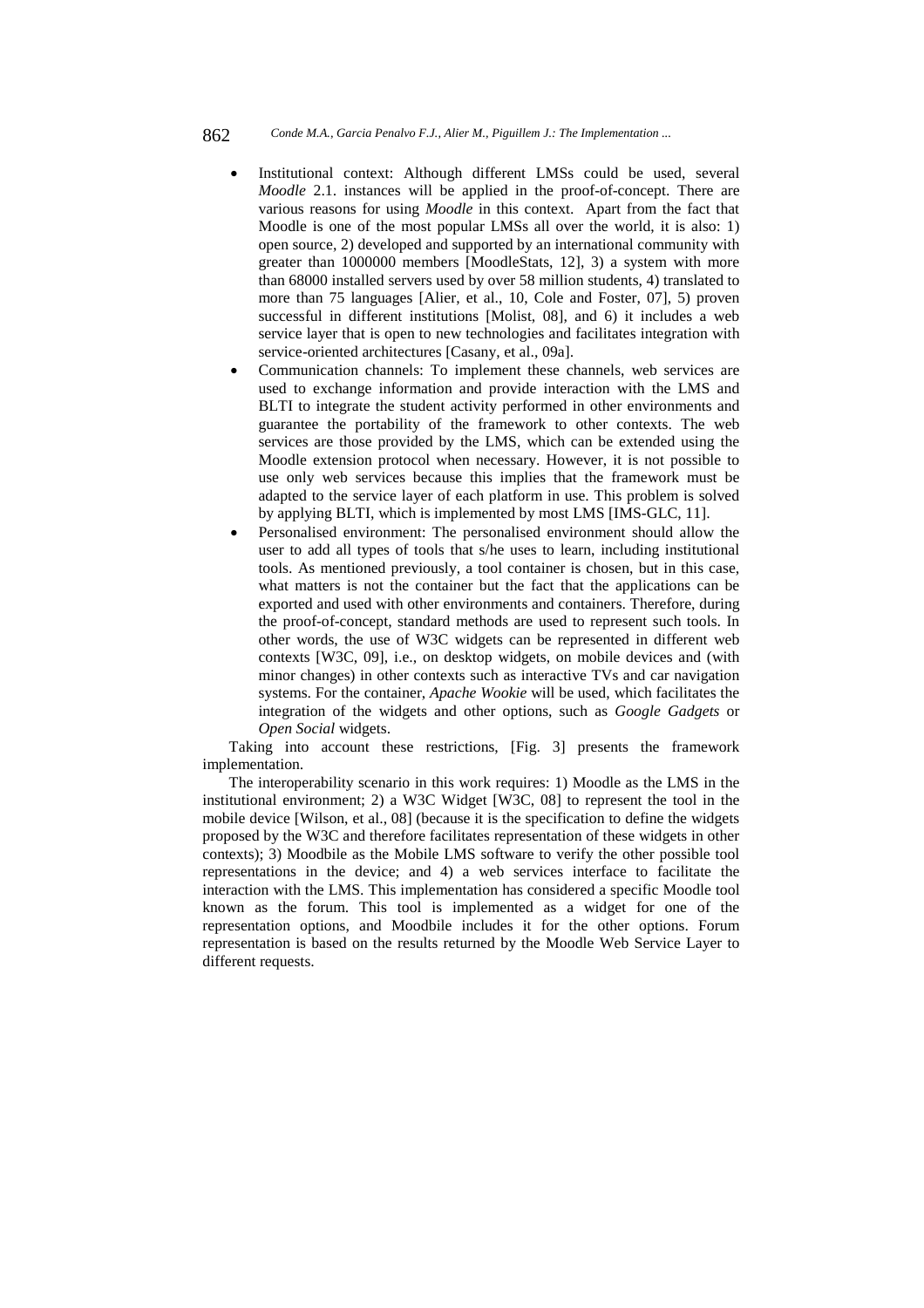

*Figure 3: Deployment diagram of the proof-of-concept system, with LMS as the institutional environment, Wookie as the PLE and the use of Webservices, BLTI and widgets.* 

[Fig. 4] shows the sequence of actions carried out to return a list of forum discussions in a BPMN (Business Process Management Notation) diagram [OMG, 08]. This diagram includes two main participants, the tool or widget and Moodle. A user requests the list of discussions, and the request is received and pre-processed by a RequestHandler (which means that the arguments are extracted from the messages in a manner that depends on the web services implementation, i.e., SOAP, REST, JSON-RPC). Next, the content of the request is sent to the request processor where the identity of the user who requested the list of discussions is verified. If s/he does not have permission for access, a response is sent with an error. If s/he is allowed to access the information, the discussion list is returned following the web service model used in the request. Once these data arrive at the tool, it is shown to the user. These actions are exactly the same for both representation choices but the manner in which the results are shown may be different.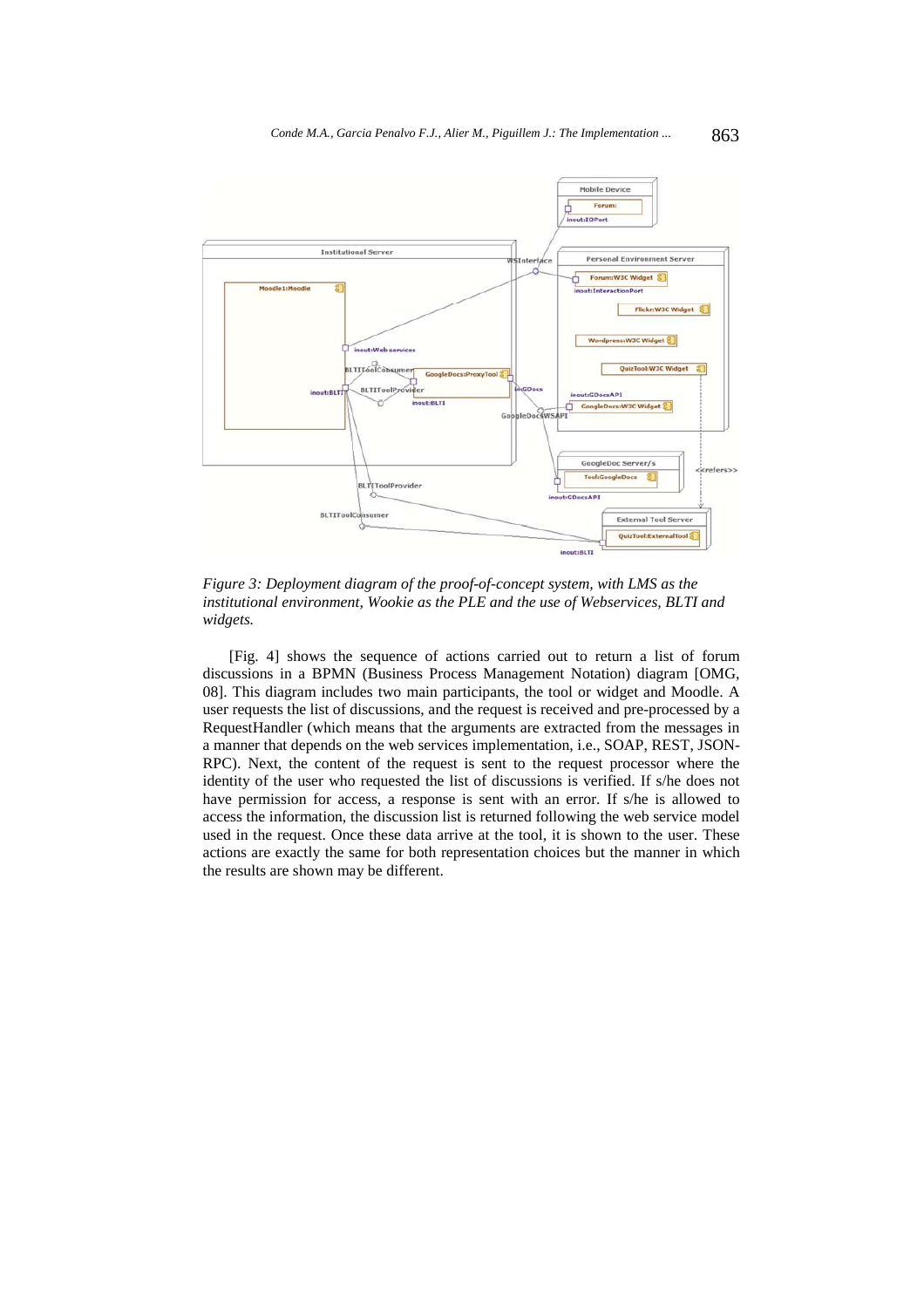

*Figure 4: BPMN Diagram for describing the actions exchanged between Moodle and the ForumTool to list the discussion results.* 

Once the tool is represented in the Mobile PLE, it can be combined with other applications that the students use for learning. During this experience, a widget is enabled per the W3C recommendation and is included with the widgets of the widget runtime WAC-1.0-compliant Golden system for Android. This solution is valid for any container-based PLE such as Apache Wookie, and not only for a mobile device, which means that the tool will operate in different contexts. However, this system presents two main problems. The mobile run-time container is a beta product and certain widgets do not work properly with it, and the container is linked to a specific mobile operating system (a version for Android, another for iOS, etc). Taking these problems into account, the representation is also used with Moodbile, which provides a tool for Android Systems,as well as an HTML5.0 [W3C, 11] representation, which makes the PLE independent of the device system. Both representations are shown in [Fig. 5] (it should be noted that the defined widget is a prototype and thus the graphical design was not completely finished). The problems with this solution are that it is joined to a specific LMS, which means that is not easy to include other tools. This problem will be solved using the Moodle Webservices Layer and interoperability specifications such as BLTI, which facilitate tool integration that later could be included by the mobile adaptation. Taking this difficulty into account, the authors are currently working to define an HTML5 solution that uses these services. However,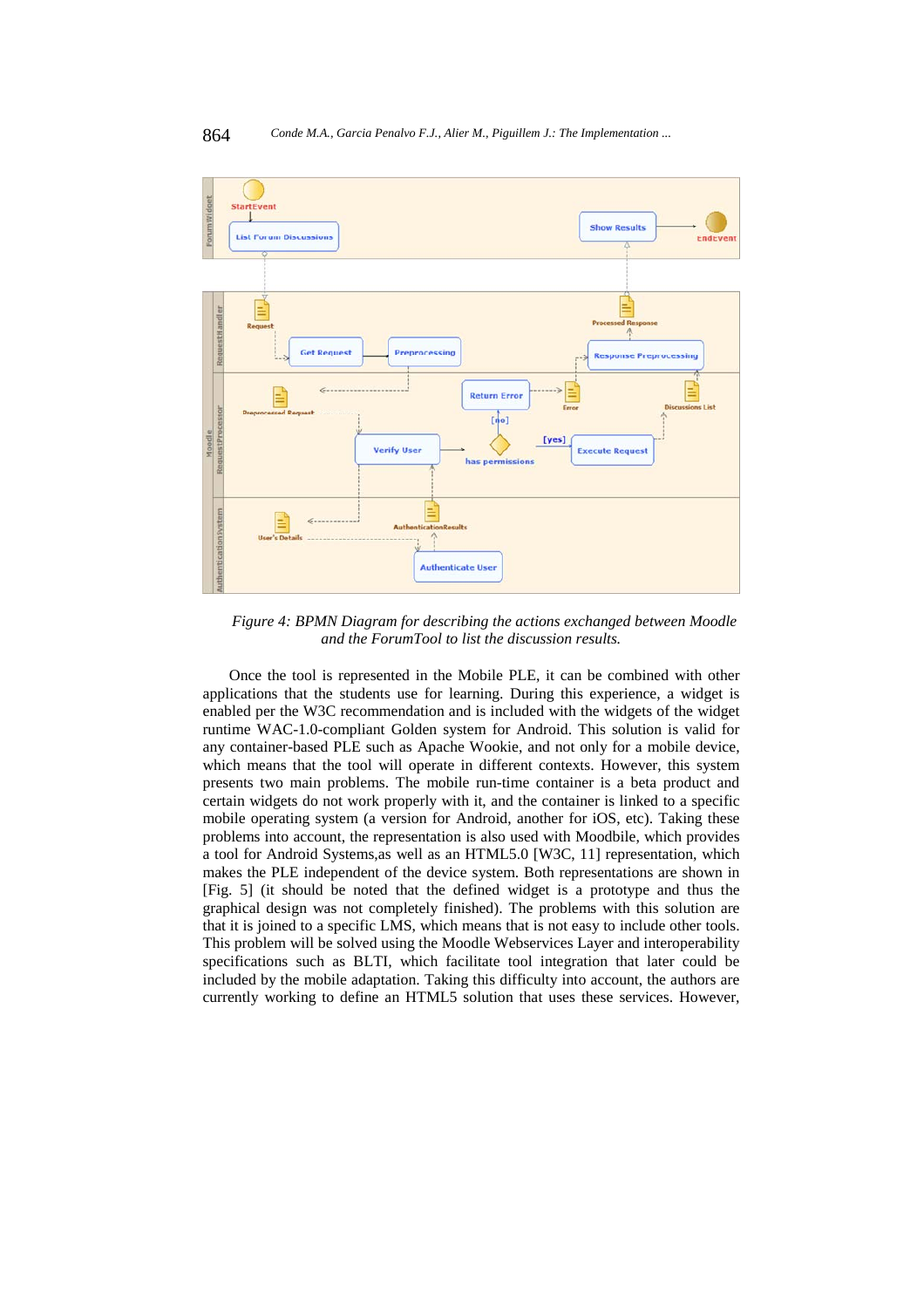this example is not the only work in this area; the widget mobile system is currently undergoing evolution, and specific versions of the system for the most popular mobile systems (Android and iOS) are under development.

| <b>Discussion</b>                                                                                                           | <b>Author</b>        | Rep            |                                                       |  |
|-----------------------------------------------------------------------------------------------------------------------------|----------------------|----------------|-------------------------------------------------------|--|
| <b>The Los Angeles</b><br>Lakers three-peat<br>hopes were nearly<br>dashed with the<br>twist of an ankle<br>Saturday night. | wsuser               | $\overline{2}$ | 15<br><b>Home &gt; Forums</b><br><b>Student forum</b> |  |
| Another longer<br>name for Thread 5                                                                                         | student2             |                | general                                               |  |
| Using a longer<br>name for thread 1                                                                                         | wsuser               |                | G <sub>2</sub>                                        |  |
| Thread 4                                                                                                                    | teacher1             | $\overline{3}$ | <b>News forum</b><br>news                             |  |
| Thread 6                                                                                                                    | teacher1             | $\Omega$       | General news and announcements                        |  |
| Thread 2                                                                                                                    | wsuser               | 0              | GP                                                    |  |
|                                                                                                                             | Add discussion topic |                | <b>News forum</b><br>news                             |  |
|                                                                                                                             |                      |                | forum1<br>general                                     |  |

*Figure 5: Forum representation in a W3C widget (left side) and in Moodbile (right side).* 

# **5 Pilot application and results**

To provide quantitative validation, a pilot study was carried out with Project Management students at the University of Salamanca. Specifically, all 40 participants in the course were involved. The methodology used to validate the system is a quasiexperimental design [Campbell and Stanley, 63, Campbell and Stanley, 70]. This methodology was chosen because this experiment involved pre-established groups of students (class groups) and thus it was not possible use a completely randomised group of subjects [Dendaluce, 94, Nieto and Necamán, 10]. Therefore, experimental design is not applicable.

Quasi-experimental design implies the definition of a hypothesis that is tested using an experimental group and a control group (independent variable). The same tests are applied in both groups: a pre-test at the beginning of the experiment and a post-test after the experiment. The students in the experimental group test the system (i.e., use the forum application in the mobile Personal Learning Environment) and the students in the other group do not. After running the experiment, the test data are analysed using probabilistic techniques to validate the initial hypothesis.

The scientific hypothesis for this experiment is as follows: "The students value the use of institutional functionalities in a mobile device as a positive asset that helps them to learn". From such a hypothesis, a dependent variable is defined: "The impact of the use of institutional functionalities via mobile devices". To operationalise this dependent variable, certain statements (also referred to as items) were proposed to the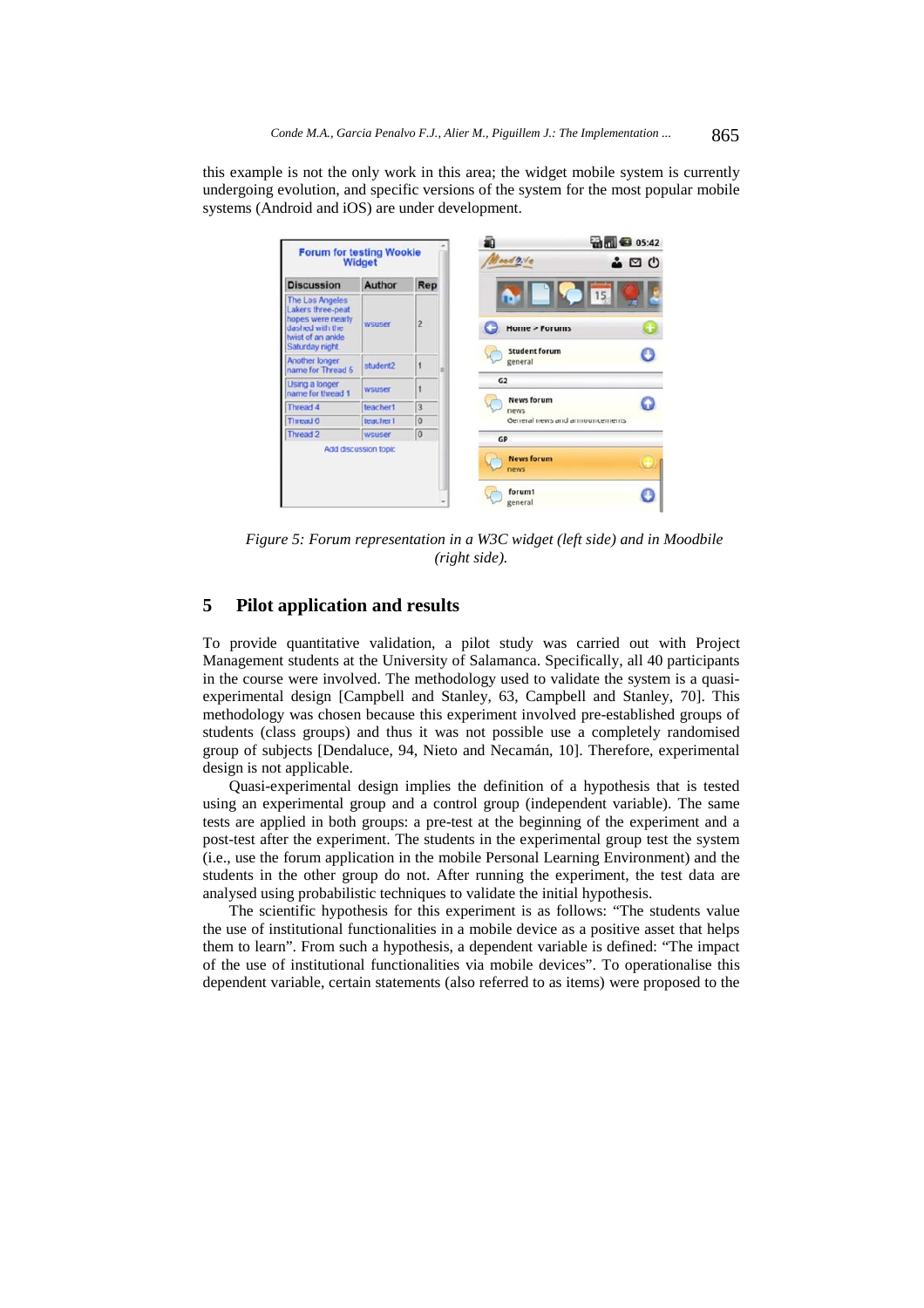students, who graded their agreement with the following statements using five value levels (1=strongly disagree, 2=disagree, 3=indifferent, 4=agree, 5=strongly agree).

In the pre-test:

- I.1. I use my Smartphone to access to Moodle and its resources.
- I.2. I use my mobile device to learn using online tools and certain mobile applications.

In the post-test:

 I.3. The application of online tools, mobile native applications and Moodle functionalities in the mobile help me to learn.

The scientific hypothesis is accepted if the results of the pre-test are similar in both groups (which proves that both groups are similar and share a common knowledge base and background) and the results of the post-test between the persons involved in the experimental group and the control group are different (those who used the tool are expected to answer differently). Therefore, we propose the following null hypothesis for both groups: H0:  $\mu E = \mu C$  (where  $\mu E$  is the average grade for the experimental group and  $\mu$ C is the average grade for the control group). To check this hypothesis, two statistical tests are applied: Student's t-test and the non-parametric Mann-Whitney U-test. The second test is applied to further validate the results of the first test because: 1) the sample consists of only 40 students, and this number is near the recommended limit for the application of Student's t-test; and 2) the scale used to measure the students' perception is not exact (an ordinal scale). The results of the first test are shown in [Tab. 1] with a significance level of 0.05. If the significance of the item is less than 0.05, the null hypothesis is accepted; if not, it is rejected.

| <b>Pre-test results for Student's t-test</b> |                  |           |       |                    |          |       |  |
|----------------------------------------------|------------------|-----------|-------|--------------------|----------|-------|--|
| VD                                           | $\overline{X_E}$ | $S_{X_E}$ | $X_c$ | $\mathbf{v}_{X_C}$ |          |       |  |
| I.1                                          | 2,70             | 1,081     | 2,85  | 1,348              | $-0.388$ | 0,700 |  |
| 1.2                                          | 3,15             | 0,933     | 2,75  | 1,209              | 1,172    | 0,249 |  |
|                                              |                  |           |       |                    |          |       |  |
| I.3                                          | 4,05             | 0,759     | 3,35  | 0,988              | 2,512    | 0,016 |  |

*Table 1: Results of Student's t-test: The table shows the mean*  $(\overline{X_E}, \overline{X_C})$  and standard *deviation* ( $S_{X_F}$ ,  $S_{X_C}$ ) for each item of the pre-test and post-test, the result of the *contrast test (t) and the bilateral signification (* $\rho$ *).* 

In [Tab. 1], we observe that in both pre-test items, the null hypothesis is retained (i.e., the experimental and control groups answer similarly) with a bilateral significance of 0,700 and 0,249, values that are greater than 0,05. In the post-test, the null hypothesis is rejected (the results of the experimental and control group are different). It should be noted that in item I1 and item I2, the average for the experimental and control groups are approximately 2 or 3, which means that most of the students do not use mobile devices to access Moodle or other learning tools. It is also interesting to examine the average of the experimental group in the post-test (4,05), which shows that the students who tested the system considered it useful for learning. These results are also endorsed by the results of the Mann-Whitney U-test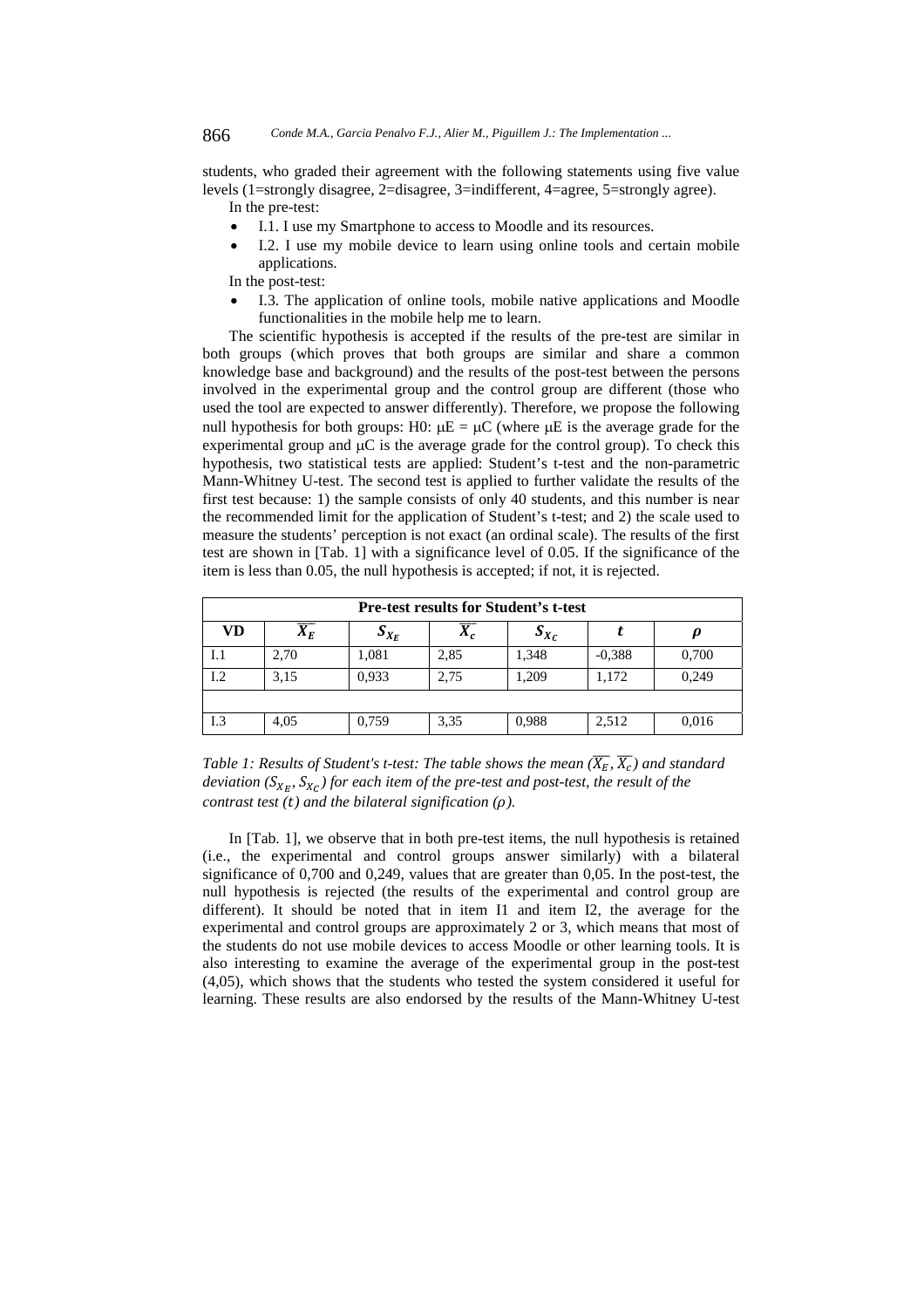[Tab. 2], and therefore, it can be affirmed that the scientific hypothesis is correct. From the perspective of the students who used the mPLE, the initial hypothesis is correct, and the use of institutional learning functionalities in mobile devices helps them to learn.

| <b>Pre-test results for the Mann-Whitney U-test</b> |               |                        |  |  |  |  |  |
|-----------------------------------------------------|---------------|------------------------|--|--|--|--|--|
| $VD_{\text{pretest}}$                               | Signification | Result                 |  |  |  |  |  |
| L1                                                  | 0,585         | Retain null hypothesis |  |  |  |  |  |
| 12                                                  | 0,186         | Retain null hypothesis |  |  |  |  |  |
| Post-test results for the Mann-Whitney U-test       |               |                        |  |  |  |  |  |
| I 3                                                 | 0.017         | Reject null hypothesis |  |  |  |  |  |

*Table 2: Results of the Mann-Whitney U test: The table shows the significance per each item of the pre-test and post-test.* 

To support this conclusion, an opinion statement was posed to the students in the experimental group. This assertion was: "After using the Moodle forum using a mobile device, I believe that export tools such as those on mobiles make it easy for me to follow discussions and participate in the forums. Therefore, my learning has improved and forum use is more attractive, in my opinion". A total of 85% of the students agree or strongly agree with this assertion and consider it useful to export these types of functionalities.

Several semi-structured interviews were conducted to take into account the teachers' opinions. During these interviews, the system is presented to the teachers, and their opinions are elicited. The results show that 70% of the teachers agree or strongly agree with the exportation of institutional functionalities to mobile devices to improve student participation and enrich institutional learning. The other 30% believe that it is not easy involve mobile devices in all learning contexts.

The conclusions obtained from these experiences provide validation for the presented scenarios but only according to the students' and teachers' perceptions. In future work, these conclusions should be assessed in other contexts, with other types of students, etc.

#### **6 Conclusions**

This paper presents two main problems: one is related to a shift in learning contexts to the user, which leads to the definition of the PLE concept, and the other is related to how best to represent such elements in a mobile device and facilitate communication with the existing LMS.

To address these problems, an architectural approach is proposed and a proof-ofconcept is described that implements a portion of this approach. In such an implementation, two possible methods have been developed to represent the system. The proof-of-concept was validated in a quantitative experiment with students and teachers at the University of Salamanca. The pilot study shows that from the students' perspective and in a controlled context, it is possible to represent the students' PLE in a mobile device that includes functionalities and/or information from the LMS that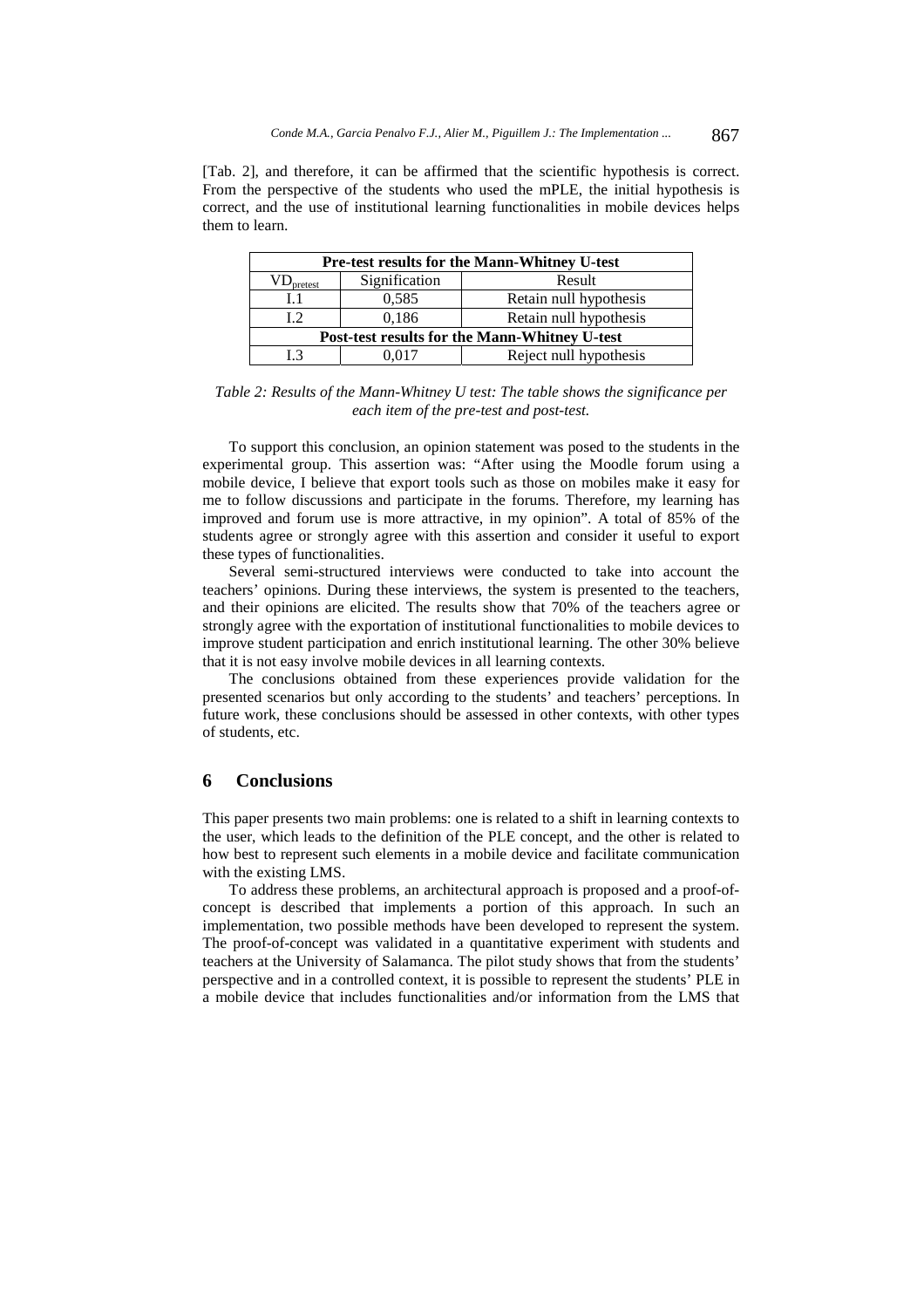could be combined with other learning tools; this approach encourages them to participate in the subjects and helps them to learn. This conclusion is reinforced by teachers from different contexts who consider the system useful and engaging; however, they anticipate problems in several educational contexts such as the cost of mobile devices.

In future work, it would be interesting to exploit other interoperability scenarios into mobile devices, using BLTI and modalities other than web services to interact with the LMS. In addition, to guarantee the achieved results, the experiments should be repeated in other contexts, i.e., secondary and primary contexts. It is also necessary to consider the usability of the solution and the improvements it assumes in the students' grades. Moreover, certain improvements should be made in the system, i.e., new tools should be adapted for inclusion in the PLE, problems related to widget representation in mobile devices should be solved, new methods of representing content in such devices must be developed, support should be provided for offline work so that users can upload their results once they have access to the Internet (as facilitate by HTML5), and other possibilities.

As a final conclusion, we state that the definition and application of Mobile PLEs is possible, and though several approaches exists to carry out this effort, these approaches should primarily consider the interactions with the LMS.

#### **Acknowledgements**

This work is partially supported by the Ministry of Education and Science of Spain (project TIN2010-21 695-C02) and the Government of Castilla y León through project GR47 and project SA294A12-2.

### **References**

[Adell and Castañeda, 10] Adell, J. and Castañeda, L.: "Los Entornos Personales de Aprendizaje (PLEs): una nueva manera de entender el aprendizaje," in *Claves para la investigación en innovación y calidad educativas. La integración de las Tecnologías de la Información y la Comunicación y la Interculturalidad en las aulas. Stumenti di ricerca per l'innovaziones e la qualità in ámbito educativo. La Tecnologie dell'informazione e della Comunicaziones e l'interculturalità nella scuola.*, R. Roig Vila and M. Fiorucci, Eds., Marfil – Roma TRE Universita degli studi/ Alcoy, Spain (2010),

[Alario-Hoyos and Wilson, 10] Alario-Hoyos, C. and Wilson, S.: "Comparison of the main Alternatives to the Integration of External Tools in different Platforms," In Proc. International Conference of Education, Research and Innovation, ICERI 2010, Madrid, Spain, November (2010), 3466-3476.

[Alier and Casany, 08] Alier, M. and Casany, M.: "Moodbile: Extending Moodle to the Mobile on/offline Scenario.," In Proc. IADIS International Conference Mobile Learning., Algarve, Portugal. (2008), 11-18.

[Alier, et al., 10] Alier, M., Pedro, X. D., Casañ, M. J., Piguillem, J., and Galanis, N.: "Requirements for Successful Wikis in Collaborative Educational Scenarios," *International Journal of Knowledge Society Research (IJKSR)*, 1, 3 (2010), 44-58.

[Aplix-Corporation, 09] Aplix-Corporation: "Aplix Web Runtine", 2009, http://wiki.webvm.net/wrtc/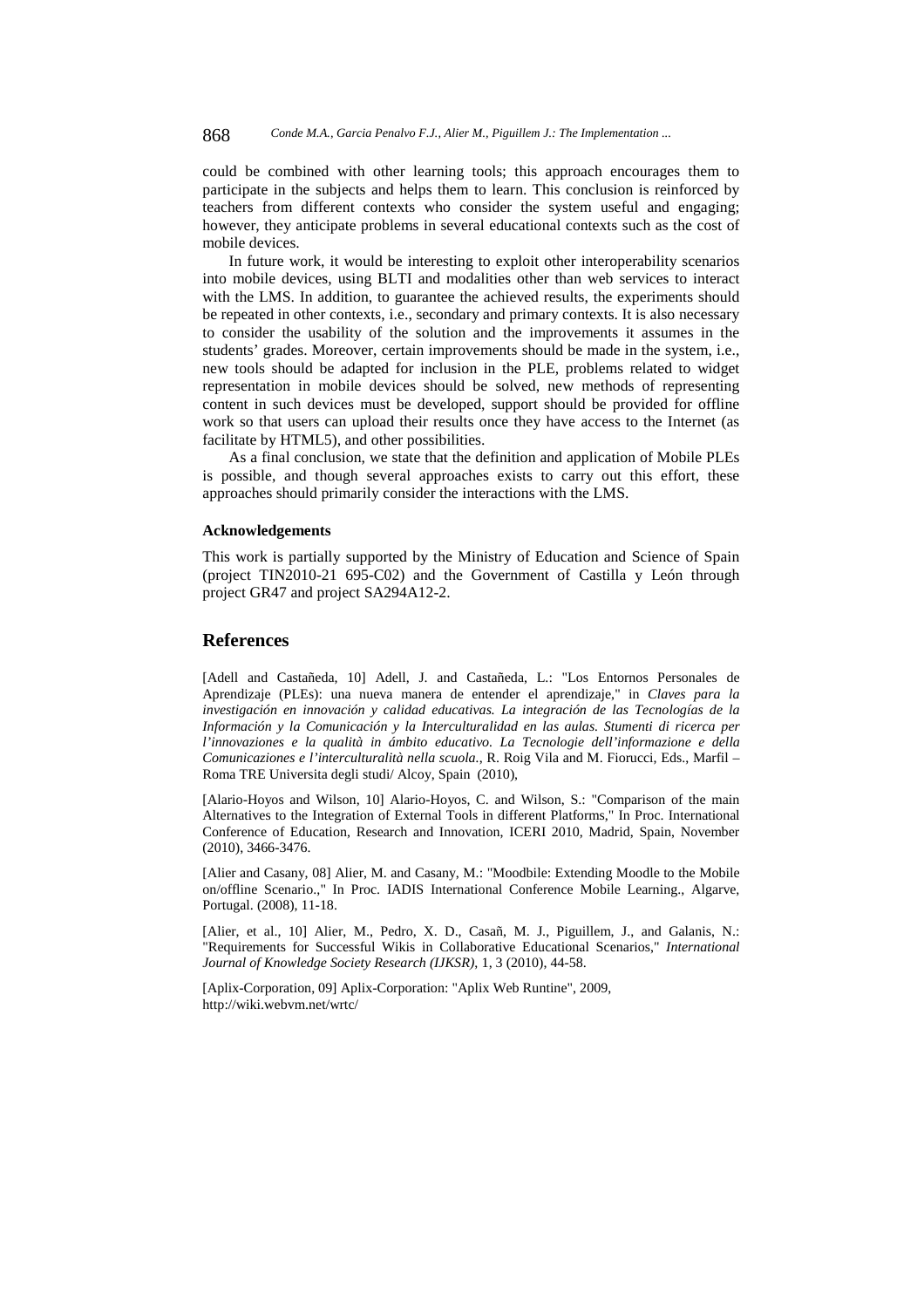[Attwell, 07] Attwell, G.: "The Personal Learning Environments - the future of eLearning?," *eLearning Papers*, 2, 1 (2007), 1-8.

[Attwell, et al., 09] Attwell, G., Cook, J., and Ravenscroft, A.: "Appropriating Technologies for Contextual Knowledge: Mobile Personal Learning Environments," In Proc. Second World Summit on the Knowledge Society, WSKS, Crete, Greece (2009), 15-25.

[Bennett and Maton, 10] Bennett, S. and Maton, K.: "Beyond the 'digital natives' debate: Towards a more nuanced understanding of students' technology experiences," *Journal of Computer Assisted Learning*, 26, 5 (2010), 321-331.

[Bennett, et al., 08] Bennett, S., Maton, K., and Kervin, L.: "The 'digital natives' debate: A critical review of the evidence," *British Journal of Educational Technology*, 39, 5 (2008), 775- 786.

[Booth and Clark, 09] Booth, A. G. and Clark, B. P.: "A service-oriented virtual learning environment," *On the Horizon.*, 17, 3 (2009), 232-244.

[Brown and Adler, 08] Brown, J. S. and Adler, R. P.: "Minds on Fire: Open Education, the Long Tail, and Learning 2.0," *Educause Quarterly*, 42, 6 (2008), 16-32.

[Campbell and Stanley, 63] Campbell, D. T. and Stanley, J. C.: "*Experimental and quasiexperimental designs for research*, Rand McNally, (1963).

[Campbell and Stanley, 70] Campbell, D. T. and Stanley, J. C.: "*Diseños experimentales y cuasiexperimentales en la investigación social*, Amorrortu Editores, (1970).

[Casany, et al., 09a] Casany, M. J., Alier, M., Conde, M. Á., and García, F. J.: "SOA Initiatives for eLearning: A Moodle Case," In Proc. 23rd International Conference on Advanced Information Networking and Applications, AINA, IEEE Computer Society, Conference, Bradford, United Kingdom, May 26-29, 2009 (2009a), 750-755.

[Casany, et al., 12] Casany, M. J., Alier, M., Mayol, E., Piguillem, J., Galanis, N., García-Peñalvo, F. J., and Conde, M. A.: "Moodbile: A framework to integrate m-learning applications with the LMS," *Journal of Research and Practice in Information Technology*, 44, 2 (2012), 41- 61.

[Casany, et al., 09b] Casany, M. J., Conde, M. Á., Alier, M., and García, F.: "Applications of Service Oriented Architecture for the Integration of LMS and m-Learning Applications"," In Proc. Fifth International Conference on Web Information Systems and Technologies – WEBIST 2009, INSTICC Press, Conference, Lisboa (2009b), 54-59.

[Casquero, et al., 08] Casquero, O., Portillo, J., Ovelar, R., Romo, J., and Benito, M.: "iGoogle and gadgets as a platform for integrating institutional and external services," In Proc. Mash-Up Personal Learning Environments - 1st Workshop MUPPLE'08, CEUR-Workshop Proceedings, Conference, Maastricht, The Netherlands (2008), 37-42.

[Chadwick, 01] Chadwick, C.: "Computadoras en la educación: problemas y precauciones," *Revista Latinoamericana de Estudios Educativos*, XXXI, 001 (2001), 87-98.

[Cole and Foster, 07] Cole, J. and Foster, H.: "*Using Moodle*, O'Really, (2007).

[COM, 01] COM: "COM(2001) 678 final. Making a European Area of Lifelong Learning a Reality," COMMUNICATION FROM THE COMMISSION (2001),

[Conde, et al., 11] Conde, M. Á., García-Peñalvo, F. J., and Alier, M.: "Interoperability scenarios to measure informal learning carried out in PLEs," In Proc. Third IEEE International Conference on Intelligent Networking and Collaborative Systems, IEEE INCoS 2011, IEEE CS Press, Conference, Fukuoka, Japan (2011), 801-806.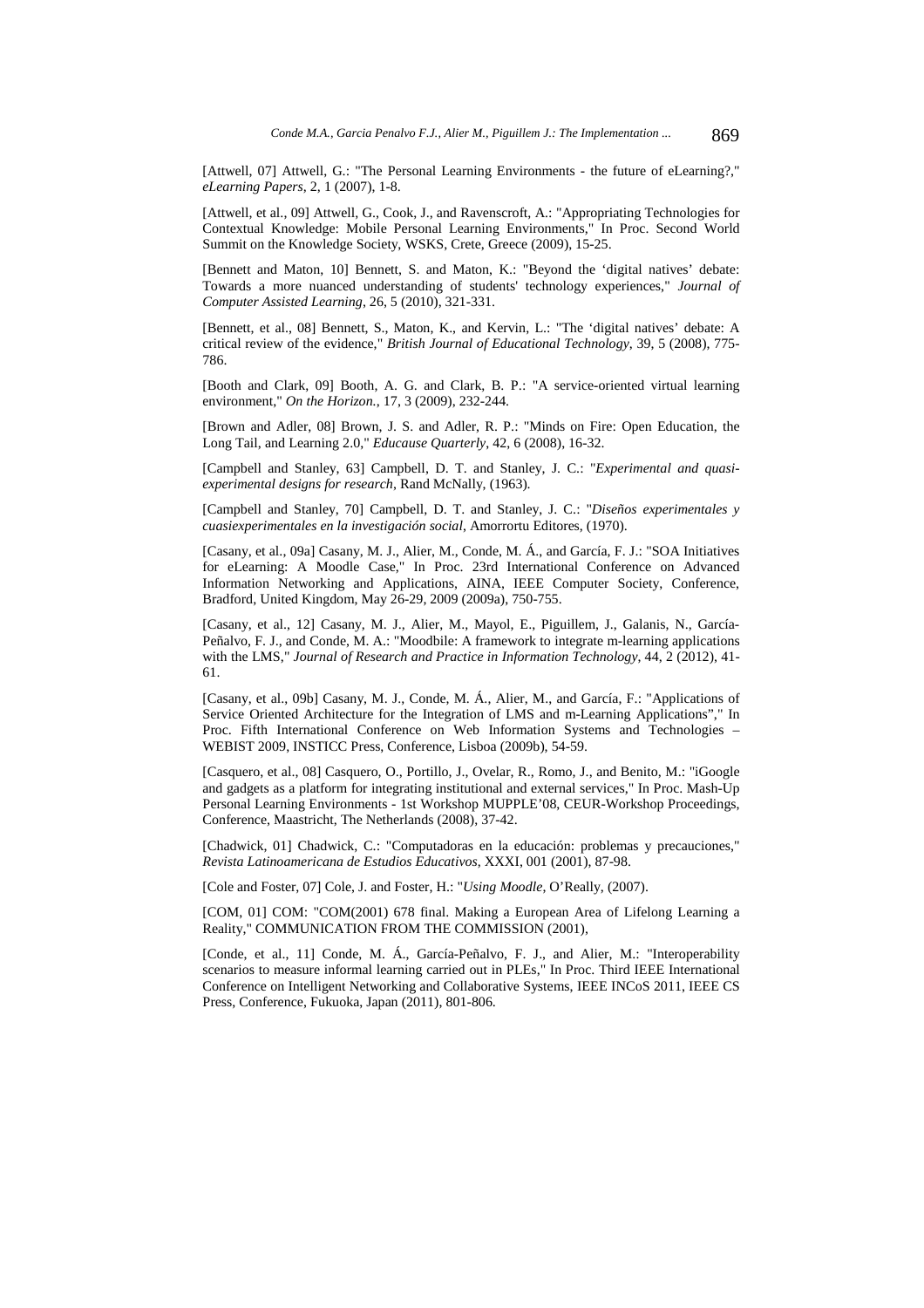[Conde, et al., 08] Conde, M. Á., Muñoz, C., and García, F. J.: "Sistemas de Adaptación de contenidos para dispositivos móviles," In Proc. Actas del congreso de IX Congreso Internacional de Interacción Persona - Ordenador, Albacete (2008), 143-147.

[Cook, in press] Cook, J.: "Travelling Without Moving: Design-Based Research into Augmented Contexts for Development," *Journal of Interactive Media in Education*in press),

[Cuban, 01] Cuban, L.: "*Oversold and underused: Computers in the classroom.*, Harvard University Press/ Cambridge, MA, (2001).

[de-la-Fuente-Valentín, et al., 08] de-la-Fuente-Valentín, L., Leony, D., Pardo, A., and Kloos, C. D.: "Mashups in Learning Design: pushing the flexibility envelope," In Proc. Mash-Up Personal Learning Environments - 1st Workshop MUPPLE'08, Maastricht, The Netherlands (2008), 18-24.

[Dendaluce, 94] Dendaluce, I.: "Diseños cuasiexperimentales," in *Problemas y métodos de investigación en educación personalizada*, V. G. Hoz, Ed., Rialp/ Madrid (1994),

[DEV.OPERA, 11] DEV.OPERA: "Widget runtime: WAC-1.0-compliant Golden for Android", 2011, http://dev.opera.com/articles/view/labs-widget-runtime-wac-1-0-compliantgolden-for-android/

[Downes, 05] Downes, S.: "E-learning 2.0," *Elearn magazine*, 2005, 10 (2005), 1.

[Downes, 06] Downes, S.: "E-learning 2.0", 2006, http://elearnmag.org/subpage.cfm?section=articles&article=29-1

[Downes, 10] Downes, S.: "New technology supporting informal learning," *Journal of Emerging Technologies in Web Intelligence*, 2, 1 (2010), 27-33.

[Frost, 09] Frost, C.: "Only Connect Project - Final Report"; JISC - Joint Information Systems Comitee, Bolton (2009).

[García-Peñalvo, et al., 11] García-Peñalvo, F. J., Conde, M. Á., Alier, M., and Casany, M. J.: "Opening Learning Management Systems to Personal Learning Environments," *Journal of Universal Computer Science*, 17, 9 (2011), 1222-1240.

[IMS-GLC, 11] IMS-GLC: "Common Cartridge and Basic Learning Tools Interoperability Progress and Conformance Status", 2011, http://www.imsglobal.org/cc/statuschart.html

[ITU, 11] ITU: "Mesuring the Information Society"; International Telecommunication Union, Geneva, Switzerland (2011).

[Jenkins, et al., 06] Jenkins, H., Purushotoma, R., Clinton, K. A., Weigel, M., and Robison, A. J.: "Confronting the Challenges of Participatory Culture: Media Education for the 21st Century.", 2006, http://www.projectnml.org/files/working/NMLWhitePaper.pdf

[Jennings, 11] Jennings, T.: "Technology Audit - CampusM"; Ovum's Knowledge Centers (2011).

[Meisenberger and Nischelwitzer, 04] Meisenberger, M. and Nischelwitzer, A.: "The mobile learning engine (MLE) - a mobile, computer-aided, multimedia-based learning application," In Proc. Multimedia Applications in Education Conference, MApEC'04, Austria (2004), 52-58.

[Milligan, 06] Milligan, C.: "The Road to the Personal Learning Environment?", 2006, http://zope.cetis.ac.uk/members/ple/resources/colinmilligan.pdf

[Molist, 08] Molist, M.: "Moodle llena la geografía educativa española de campus virtuales.", 2008,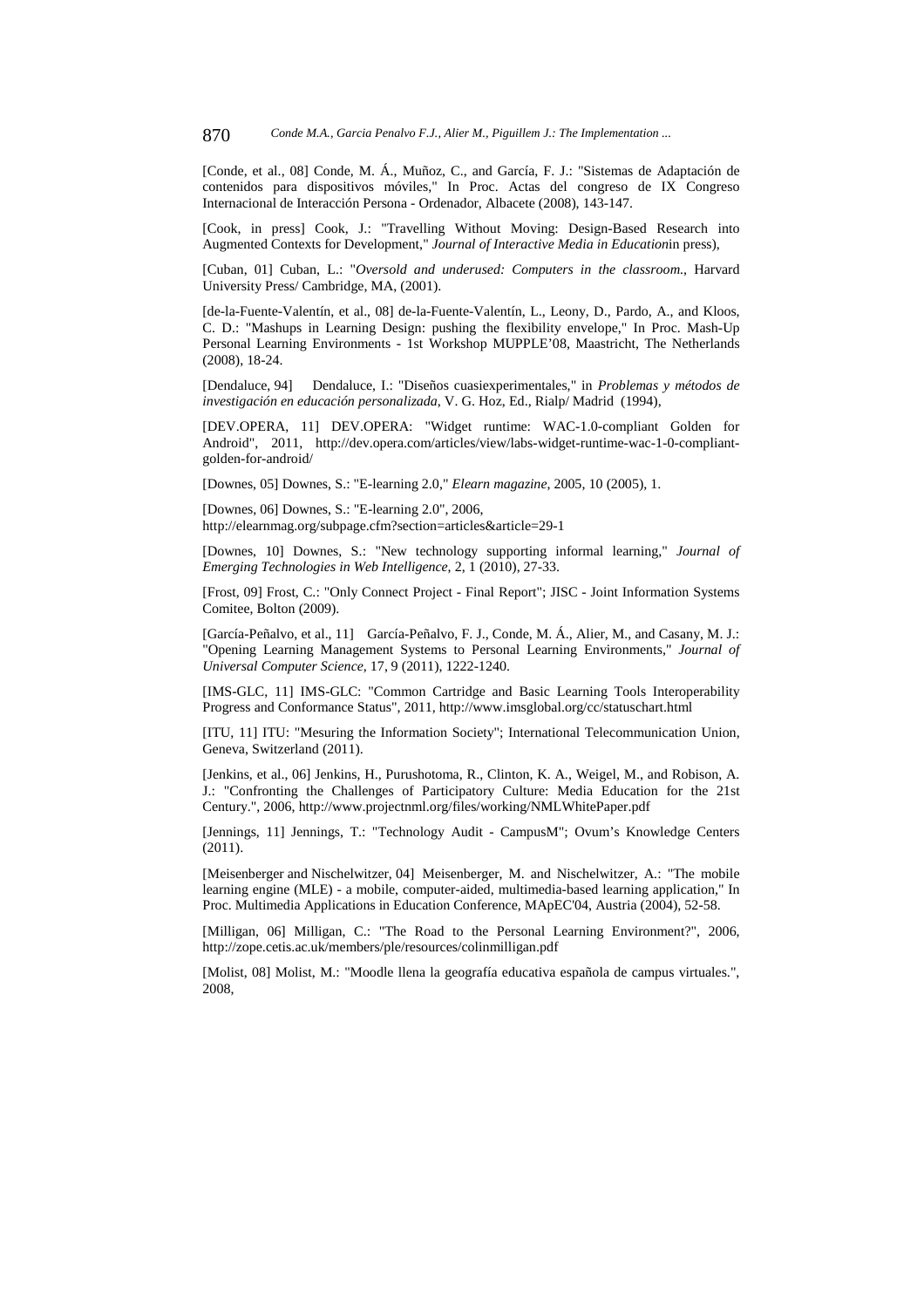http://www.elpais.com/articulo/portada/Moodle/llena/geografia/educativa/espanola/campus/virt uales/elpeputec/20081204elpcibpor\_1/Tes

[Molly, 10] Molly: "Molly Project - The open source Mobile portal", 2010, http://mollyproject.org/

[MoodleStats, 12] MoodleStats: "Moodle Stats", 2012, http://moodle.org/stats

[Mott and Wiley, 09] Mott, J. and Wiley, D.: "Open for Learning: The CMS and the Open Learning Network," *In Education - Exploring our connective educational landscape*, 15, 2  $(2009)$ 

[Nieto and Necamán, 10] Nieto, S. and Necamán, A.: "Investigación y conocimiento científico en educación," in *Investigación y Evaluación Educativa en la sociedad del conocimiento*, S. Nieto and M. J. Rodriguez-Conde, Eds., Ediciones Universidad de Salamanca/ Salamanca (2010),

[OMG, 08] OMG: "Business Process Model and Notation", 2008, http://www.omg.org/spec/BPMN/1.1/PDF

[Peret, et al., 10] Peret, Y., Leroy, S., and Leprêtre, E.: "First steps in the integration of institutional and personal learning environments," In Proc. Workshop Future Learning Landscape - EC-TEL 2010, Barcelona, Spain (2010), 1-5.

[Perifanou, 10] Perifanou, M.: "Using iphone as my "Personal Mobile Language Learning Environment": an exploration and classification of language learning possibilities," In Proc. PLE Conference 2010, Barcelona, Spain (2010),

[Pettit and Kukulska-Hulme, 07] Pettit, J. and Kukulska-Hulme, A.: "Going with the grain: Mobile devices in practice," *Australian Journal of Educational Technology - AJET*, 23, 1 (2007), 17-33.

[Piscitelli, et al., 10] Piscitelli, A., Adaime, I., and Binder, I.: "*El proyecto facebook y la posuniversidad. Sistemas operativos sociales y entornos abiertos de aprendizaje.*, Editorial Ariel, S.A./ Barcelona, (2010).

[Pratt, et al., 06] Pratt, J., Hinkelman, D., Bateson, G., Gettings, B., Sekiya, N., and Takemoto, T.: "Moodle for Mobile," (2006),

[Prendes, 09] Prendes, M. P.: "Plataformas de campus virtuales de Software Libre: Análisis compartivo de la situación actual de las Universidades Españoles."; Informe del proyecto EA-2008-0257 de la Secretaría de Estado de Universidades e Investigación (2009).

[Prensky, 01] Prensky, M.: "Digital natives, digital immigrants.," *On the Horizon*, 9, 5 (2001),

[Razavi and Iverson, 06] Razavi, M. N. and Iverson, L.: "A grounded theory of information sharing behavior in a personal learning space," In Proc. Proceedings of the 2006 20th anniversary conference on Computer supported cooperative work, ACM, Conference, Banff, Alberta, Canada (2006), 459-468.

[Sachse, 10] Sachse, J.: "*The Standardization of Widget-APIs as an Approach for Overcoming Device Fragmentation*, GRIN Verlag GmbH, (2010).

[Sakai, 11] Sakai: "Google Summer of Code Ideas 2011", 2011, https://confluence.sakaiproject.org/display/MGT/Google+Summer+of+Code+2011+ideas+list# GoogleSummerofCode2011ideaslist-

[Sakai-Pilot, 09] Sakai-Pilot: "Sakai Pilot Evaluation Final Report"; University of North Carolina. (2009).